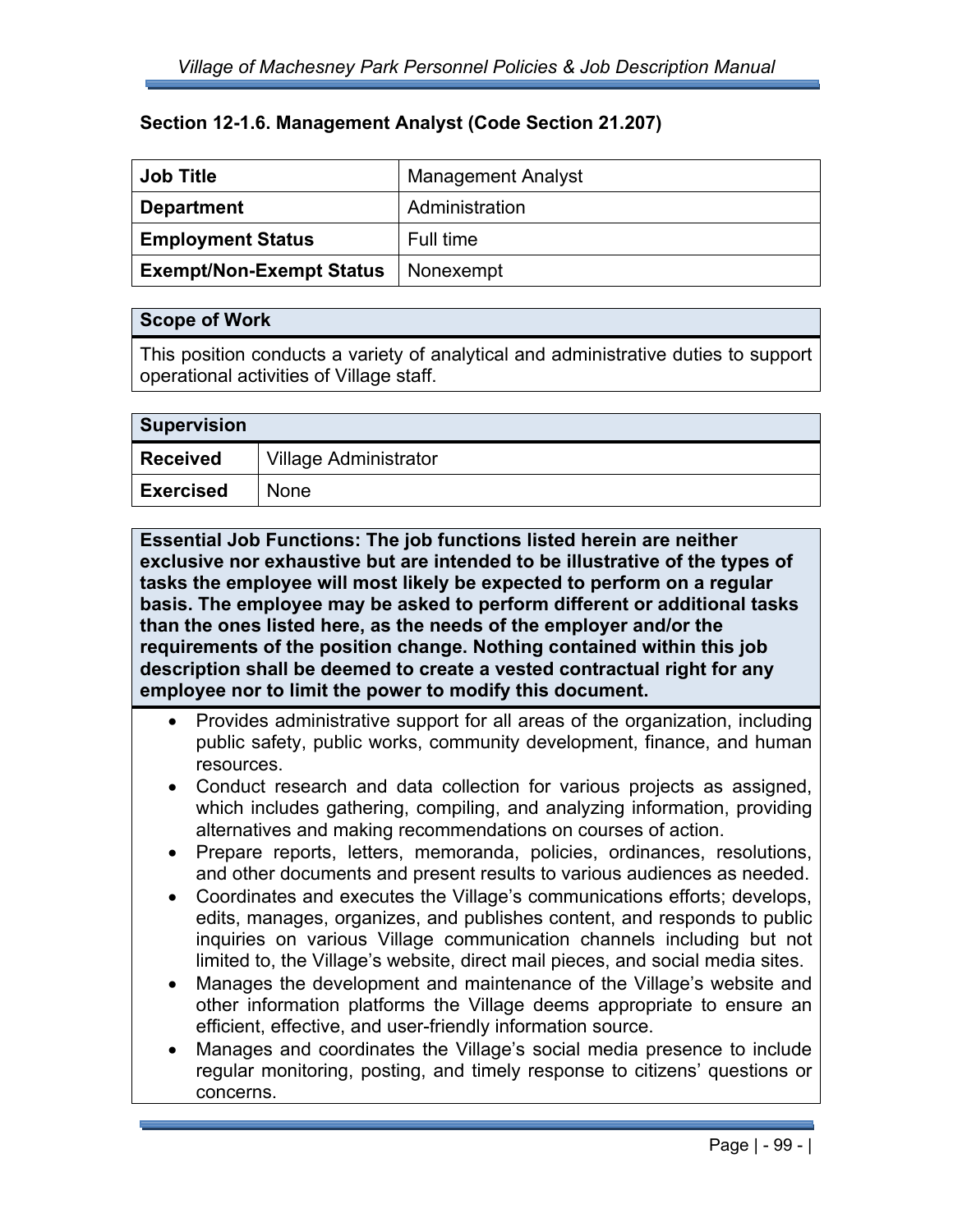| Monitor legislative issues and communicate the Village's interests to<br>$\bullet$<br>Federal, State, and other local policymakers and administrators.<br>Coordinates the development of and update existing surveys, newsletters,<br>informational brochures, messages, videos, and presentations for<br>distribution to the public.<br>Coordinate Village code book amendments and updates.<br>Compile information and respond to in-person, telephone and email<br>$\bullet$<br>inquiries regarding public services, requests for information and service<br>requests.<br>Oversee and manage contracted services as assigned.<br>Interprets Village policies, rules and regulations in response to inquiries<br>and complaints; resolves citizen concerns and complaints; routes and<br>refers inquiries as appropriate.<br>Conducts various scanning and filing of Village records. |                                                                                                                                                                                                                                                                                                                                                                                                                                                                                                                                                                                                            |  |
|-----------------------------------------------------------------------------------------------------------------------------------------------------------------------------------------------------------------------------------------------------------------------------------------------------------------------------------------------------------------------------------------------------------------------------------------------------------------------------------------------------------------------------------------------------------------------------------------------------------------------------------------------------------------------------------------------------------------------------------------------------------------------------------------------------------------------------------------------------------------------------------------|------------------------------------------------------------------------------------------------------------------------------------------------------------------------------------------------------------------------------------------------------------------------------------------------------------------------------------------------------------------------------------------------------------------------------------------------------------------------------------------------------------------------------------------------------------------------------------------------------------|--|
| <b>Other Job Functions</b>                                                                                                                                                                                                                                                                                                                                                                                                                                                                                                                                                                                                                                                                                                                                                                                                                                                              | May serve as a member on various community boards or committees.                                                                                                                                                                                                                                                                                                                                                                                                                                                                                                                                           |  |
| Performs other special projects and related duties as assigned.<br>$\bullet$                                                                                                                                                                                                                                                                                                                                                                                                                                                                                                                                                                                                                                                                                                                                                                                                            |                                                                                                                                                                                                                                                                                                                                                                                                                                                                                                                                                                                                            |  |
| <b>Requirements of Work</b>                                                                                                                                                                                                                                                                                                                                                                                                                                                                                                                                                                                                                                                                                                                                                                                                                                                             |                                                                                                                                                                                                                                                                                                                                                                                                                                                                                                                                                                                                            |  |
|                                                                                                                                                                                                                                                                                                                                                                                                                                                                                                                                                                                                                                                                                                                                                                                                                                                                                         | Graduation from an accredited college or university with a Bachelor's Degree in                                                                                                                                                                                                                                                                                                                                                                                                                                                                                                                            |  |
| public administration, governmental administration, political science, public policy<br>analysis or similar; Master's Degree in Public Administration preferred; and<br>completion of an internship in public administration or an office environment; or<br>any equivalent combination of training and experience which provides the<br>following knowledge, ability and skills:                                                                                                                                                                                                                                                                                                                                                                                                                                                                                                       |                                                                                                                                                                                                                                                                                                                                                                                                                                                                                                                                                                                                            |  |
| Knowledge of                                                                                                                                                                                                                                                                                                                                                                                                                                                                                                                                                                                                                                                                                                                                                                                                                                                                            | Village government organizations and functions.<br>$\bullet$<br>The principles and practices of effective public<br>administration.<br>Municipal community relations and public relations.<br>The principles and practices of marketing techniques<br>$\bullet$<br>and strategies including writing, editing, and producing<br>promotion materials.<br>General<br>office<br>and<br>Department policies<br>and<br>procedures.<br>Business English (spelling, punctuation, grammar,<br>format and tone).<br>The use of standard office equipment, including<br>$\bullet$<br>computers and relevant software. |  |
| <b>Ability to</b>                                                                                                                                                                                                                                                                                                                                                                                                                                                                                                                                                                                                                                                                                                                                                                                                                                                                       | Work independently with minimal supervision.<br>$\bullet$<br>Follow established policies and procedures.<br>٠<br>Conduct in-depth analysis of administrative and/or<br>$\bullet$<br>management problems and develop and present<br>sound conclusions and recommendations.                                                                                                                                                                                                                                                                                                                                  |  |